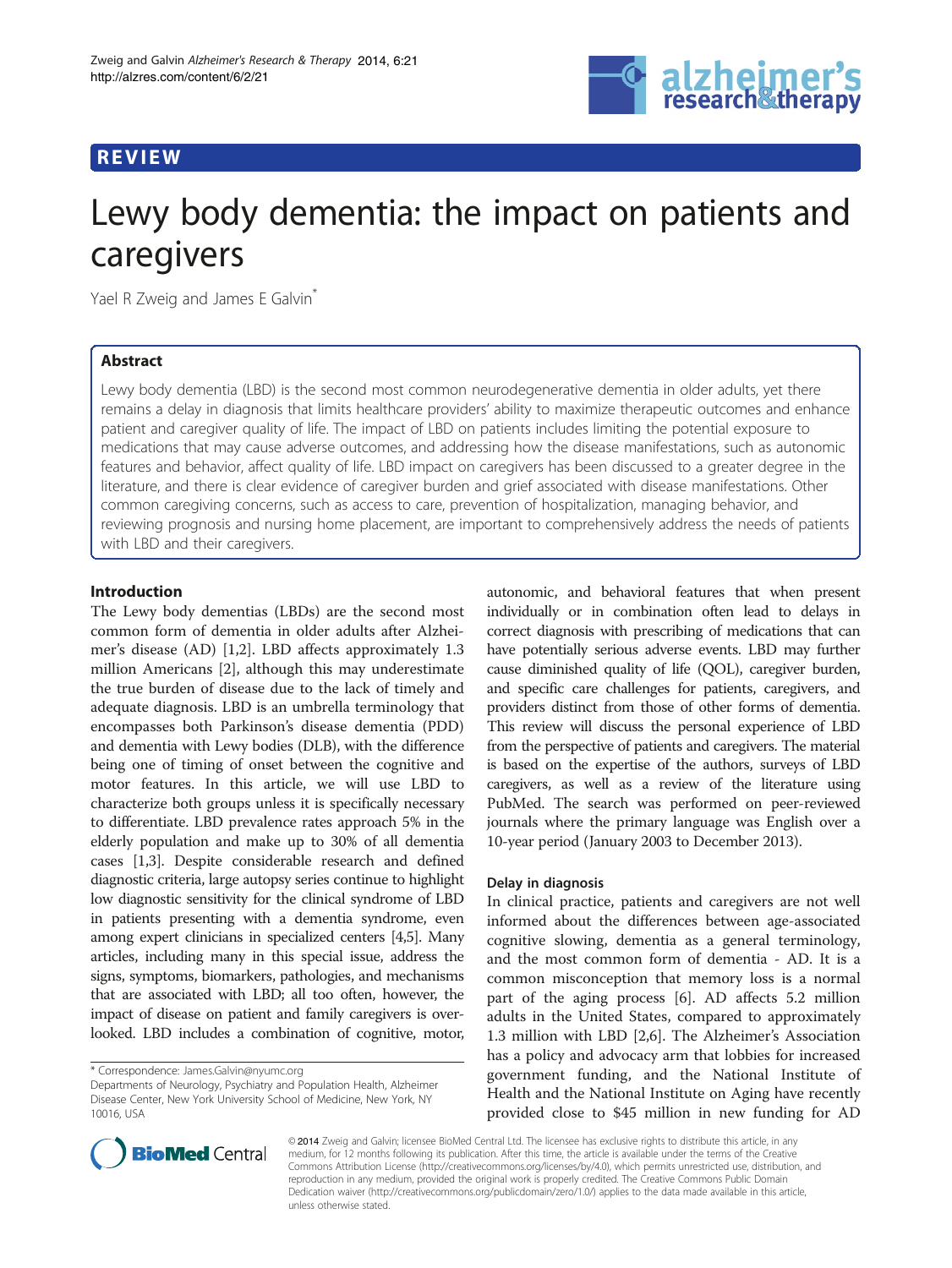research [\[7](#page-5-0)]. Moreover, in 2012 the National Institute of Health supported \$154 million in Parkinson's disease research [\[8](#page-5-0)]. While the body of evidence that comes from AD and Parkinson's disease research theoretically has implications for LBD, the crossover potential to generalize findings may be limited due to the unique symptomatology in LBD and the competing adverse effects of medications to control cognitive, mood, motor, behavioral, and autonomic symptoms.

Despite advocacy from organizations like the Alzheimer's Association and Lewy Body Dementia Association (LBDA), patients, caregivers, and even some clinicians may not buy into the benefits of early diagnosis and treatment of cognitive disorders [[9\]](#page-5-0). LBD in comparison to AD is often poorly understood and many patients and caregivers are less knowledgeable about the disease. Physicians may know about the disease manifestations and treatment but not prognosis or community resources [[10\]](#page-5-0). Even with some scientific advances in biomarkers and imaging, LBD remains largely a clinical diagnosis and therefore requires knowledge and skill by a clinician to make a formal diagnosis.

Caregivers of patients with dementia of all types express feelings of uncertainty and disorganization around the diagnostic process [\[11](#page-5-0)]. The LBDA conducted an online survey of LBD caregivers to better understand challenges that they face in diagnosis and day to day management of patients. Most respondents reported seeing multiple physicians over many visits before a LBD diagnosis was given, with close to 70% reporting more than three doctors were consulted. On average it took physicians four office visits to make the diagnosis, with 33% of the respondents reporting more than six office visits. The majority of survey respondents had received a diagnosis within 1 year (51%), and some even in the first month (19%), but a sizable minority of patients (31%) did not receive a diagnosis for more than 2 years [\[10](#page-5-0)].

One of the contributing factors to the delay in diagnosis is the wrong initial diagnosis given by clinicians. The LBD caregiver survey found that an initial diagnosis other than LBD was given in 78% of cases: Parkinson's disease (39%), AD (26%), frontotemporal degeneration (4%), mild cognitive impairment (6%), or other unspecified dementia (12%), and primary psychiatric diagnoses (24%). The initial LBD diagnosis was made by a neurologist the majority of the time (62%), followed by psychiatrists, geriatricians, psychologists and, lastly, primary care providers. Once the diagnosis was established, around 50% of LBD patients had to see two or more clinicians for symptom management and 58% of caregivers reported difficulty with managing the care among different providers [\[10](#page-5-0)].

A relatively common refrain heard after an initial diagnosis when many patients return to other providers is

'They don't even know what Lewy body dementia is'. The LBD caregiver survey supports this, with 77% of caregivers reporting difficulty finding a physician who knew about treating LBD [[10](#page-5-0)]. It has also been hypothesized that this lack of knowledge is isolating for caregivers and they are less likely to receive support from others in the community at large [[12](#page-5-0)]. Twenty-five percent of LBD caregivers have reported that no one understands what they are going through and as a result 40% report feeling isolated [[13\]](#page-6-0). It should be noted that this survey only included LBD caregivers and no direct comparison with other forms of dementia can be made. A follow-up survey of caregivers of patients with different forms of dementia is underway and hopefully can provide direct comparisons.

#### Improving clinical diagnosis

A clinical diagnosis of LBD is largely made based on criteria established by the Consortium on DLB International Workshop for the Clinical Diagnosis of DLB [\[1](#page-5-0)] and the Movement Disorder Society Task Force Guidelines for PDD [\[14,15\]](#page-6-0). Early features of LBD help to distinguish it from other neurodegenerative and psychiatric disorders and collecting a comprehensive history from the caregiver is one of the best first steps in diagnosis. Improving clinical diagnosis is particularly important to avoid medications that can exacerbate symptoms or cause poor health outcomes and even death. Additionally, treatment options such as cholinesterase inhibitors can be therapeutically very beneficial [[16\]](#page-6-0). Early diagnosis also helps to provide early caregiver support and link caregivers to needed resources in the community. One example of a tool available to improve clinical diagnosis is the Lewy Body Composite Risk score for which a cutoff score of 3 provides a sensitivity of 90% and specificity of 87% to suggest Lewy body pathology as the underlying cause of dementia [\[17](#page-6-0)]. The Mayo Fluctuations Questionnaire [\[18\]](#page-6-0) and Mayo Sleep Questionnaire [[19](#page-6-0)] are also helpful in evaluating for other features such as cognitive fluctuations and REM sleep behavior disorder that otherwise are difficult to quantify clinically. A comprehensive history also helps to establish autonomic dysfunction that may have been previously explained by age or other medical phenomenon.

A comparison of DLB with AD regarding early cognitive symptoms suggests that memory impairment was reported 57% of the time in the DLB compared to 99% in the AD group. The DLB group reported early visual hallucinations, depression, problem solving difficulty, gait problems, and tremor and stiffness. Of the DLB core features, hallucinations were the most common symptom prior to an initial evaluation, followed by parkinsonism and cognitive fluctuations [[20](#page-6-0)]. This is consistent with other reports of extrapyramidal signs, cognitive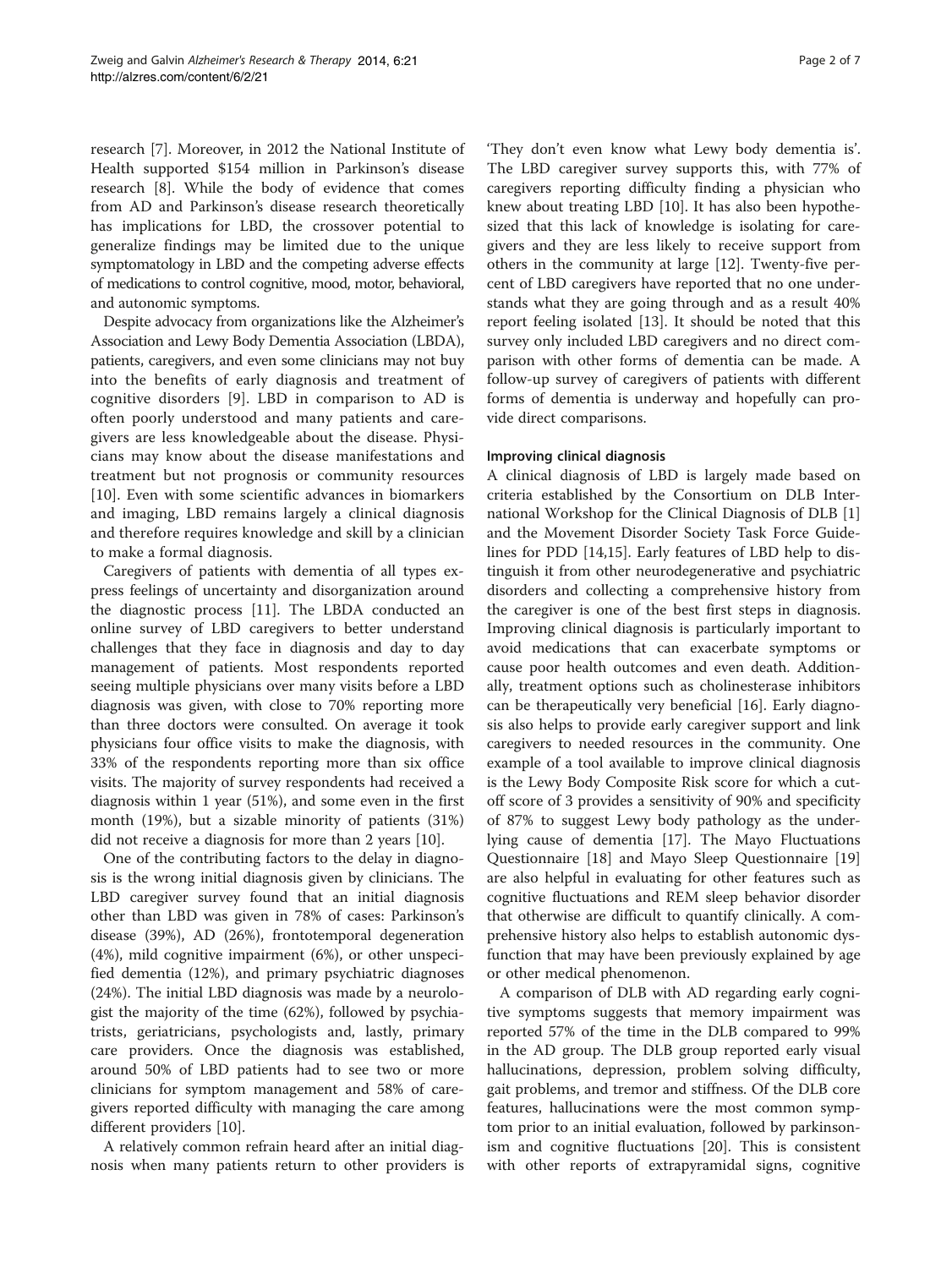fluctuations, hallucinations, and sleep disturbances as predictors of DLB [\[17](#page-6-0)].

Once a diagnosis of LBD is made, using a collaborative approach in the outpatient setting to manage patients is particularly valuable. LBD patients and caregivers use more resources in long-term residential care, and require more outpatient care, informal care, community services, and pharmacologic therapy than AD patients [[2\]](#page-5-0). Social workers who function either as geriatric care managers, provide counseling, or coordinate concrete services are vital resources. In our experience, locked memory care units for AD patients who wander may not be necessary or appropriate for someone with LBD due to their physical limitations. Additionally, the behavioral disturbances common in LBD may exclude patients from many of these units, so navigating options with an expert is helpful. It is also beneficial for patients and caregivers to have a clinician easily available by phone in the outpatient setting to prevent unnecessary hospitalization, manage acute behavioral episodes, and provide guidance on symptom management.

#### Impact of disease on the patient

#### Exposure to medications and serious adverse events

As discussed, there may be a delay in timely diagnosis of LBD so patients with behavioral manifestations may inadvertently be treated with a typical neuroleptic or atypical neuroleptic with D2 receptor antagonism, which can worsen parkinsonism, and exacerbate other features such as sedation and orthostatic hypotension [\[2](#page-5-0)]. The greatest concern with the use of typical neuroleptics is neuroleptic malignant syndrome (NMS), which may be fatal. NMS is caused by central blockade of dopamine and includes muscle rigidity, hyperthermia, and autonomic instability. It can also occur from certain anti-emetics such as metoclopramide [\[21\]](#page-6-0). While NMS is perhaps the most serious side effect, a similar but more common adverse reaction, neuroleptic sensitivity reactions, can be seen in DLB, PD, and PDD. Neuroleptic sensitivity reactions, which can occur in 30 to 50% of DLB patients, include sedation, increased confusion, rigidity, and immobility that may occur after taking a neuroleptic medication. They are just as likely to occur in patients with mixed pathology including AD, supporting the need for accurate diagnosis [\[22\]](#page-6-0).

Management of LBD should take into account withdrawal of medications that may potentially exacerbate parkinsonism or worsen cognition, such as medications with anticholinergic or antidopaminergic mechanisms of action [\[16](#page-6-0)]. This involves the careful weighing of risk versus benefit as patients with disabling tremor or autonomic features such as siallorhea or urinary incontinence may benefit from an anticholinergic medication. Behavior that interferes with patient care or safety, or safety of the care provider, likely warrants an antipsychotic agent despite the

potential risks, including the black box warning of increased risk of death and/or elevated blood sugars. Parkinsonism that limits independence or mobility may benefit from carbidopa-levodopa, and the trade-off may be hallucinations or exacerbation of behavioral features. Antiemetic drugs that may be necessary for other conditions, such as prochlorperazine, promethazine, and metoclopramide, can worsen parkinsonism. REM sleep behavior disorder that interferes with good quality sleep or puts the caregiver at risk for injury should be treated, but rare events that are not concerning may not warrant a medication such as clonazepam, which can increase risk of falls in older adults. Patients with LBD in the early stages can provide input on how bothersome a symptom may be to them, which clinicians should use to guide clinical decision making about treatment.

#### Patient quality of life

QOL indicators in patients with dementia have been shown to be associated with inner strength and patients more likely to complete instrumental activities of daily living (IADL) exhibit higher levels of QOL [[23\]](#page-6-0). The evidence on QOL in patients with LBD is lacking, but one study that did seek to investigate QOL found that DLB patients were less able to self-report QOL compared to AD patients with similar cognitive performance [\[24](#page-6-0)]. Caregivers' assessments of patient QOL were lower than patient self-reporting. However, regardless of whether the patient or caregiver determined QOL, the DLB patients scored lower on QOL measures compared to AD patients. One possible explanation for this was the higher apathy seen in DLB. Caregivers rated DLB patients to be in a health state equal to or worse than death in 24% of cases, compared to 6% in the AD group. QOL determinants in DLB patients included the Neuropsychiatric Inventory (NPI) score, apathy, delusions, dependency with IADL, and whether the patient was living with a caregiver [[24\]](#page-6-0).

While each LBD patient and caregiver may report their own individual concern about which disease feature most affects QOL, autonomic symptoms and behavioral features are particularly common complaints. Constipation may precede a LBD diagnosis by more than a decade [[17](#page-6-0)]. Autonomic features of LBD, especially fatigue, urinary and bowel symptoms, postural dizziness, and siallorhea are clinically very bothersome to patients, and have a detrimental effect on QOL [\[17,25](#page-6-0)]. Autonomic symptoms have been associated with poorer physical and social function and overall perception of general health [[25](#page-6-0)].

Recurrent well-formed visual hallucinations are one of the core features of LBD, and may occur in up to 80% of patients [\[26](#page-6-0)]. One study found that the most common visual hallucinations included fully formed adults or children (84%), animals or insects (37%), and objects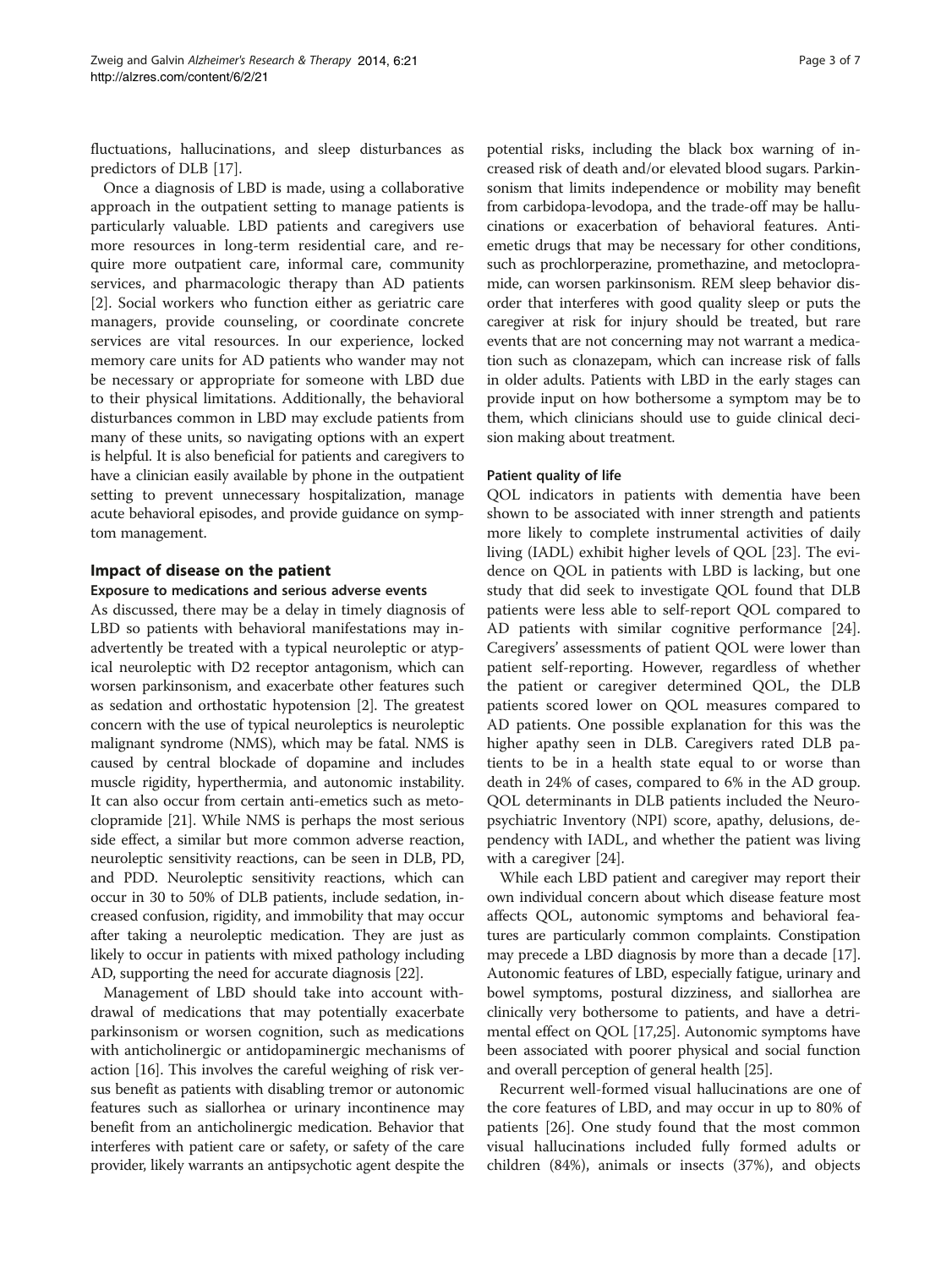(39%) [[27\]](#page-6-0). Hallucinations were more likely to occur early in the disease course, within the first 5 years of diagnosis. Some patients have reported pleasurable hallucinations [\[28](#page-6-0)].

Early misperceptions and family misidentification are more likely in patients with DLB, and can occur later in the disease course in those with a mixed pathology with AD [\[27](#page-6-0)]. Patients may exhibit hallucinations even with milder cognitive deficits, and may therefore be concerned about reporting this to family or clinicians. Capgras syndrome, a delusion that a person is replaced by an imposter with a similar appearance, is also common in DLB [\[29\]](#page-6-0) and can be quite disturbing to patients. Patients with DLB and Capgras syndrome are more likely to have visual hallucinations and anxiety [[29](#page-6-0)].

Clinically, patients with LBD may have more insight into their cognitive deficits when compared to patients with AD. When insight is retained during hallucinations, patients may be able to understand the hallucinations are not actually present and are therefore less disturbing. In addition, because episodic memory deficits can be improved with cuing, patients can use strategies to help jog their memory such as appointment books and calendars [[30\]](#page-6-0).

Patients with dementia want their concerns to be validated by providers [\[11](#page-5-0)]. Open communication helps to strengthen the relationship between the provider and patient, which is also why patients should be a part of all discussions about diagnosis and treatment planning.

#### Impact of disease on family caregivers Caregiver burden, grief, and well-being

It is important to understand caregiver burden and overall well-being in LBD due to the repercussions chronic stress and burden have on both caregiver and patient health outcomes. The LBDA caregiver survey found that over 90% of LBD patients were unable to perform certain IADLs, such as shopping and cooking, and over 60% needed help with more basic activities of daily living. Caregiver respondents reported medium to high levels of burden, with the most frequent burden items including fear of the future for their loved one, stress related to being a caregiver with other personal responsibilities, social life interference, and uncertainty. Spousal caregivers had higher burden scores than non-spousal caregivers. The factors most likely to contribute to caregiver burden were sleep and mood disturbances [[13\]](#page-6-0).

When patients with DLB and AD who have similar cognitive deficits are compared, the DLB group exhibits more behavioral features with a higher frequency of hallucinations, apathy, and appetite changes based on the NPI. The DLB group caregivers endorse higher caregiver distress compared to AD caregivers, and high distress is associated with delusions, hallucinations, anxiety, and

apathy. In this study, no association was reported between caregiver distress and performance on a functional scale, although the DLB group fared worse on activities of daily living and IADL scales [\[31\]](#page-6-0).

These findings are consistent with other reports that LBD caregivers are more distressed than AD or vascular dementia caregivers [[32\]](#page-6-0). More specifically, PDD caregivers were the most distressed but there was no significant difference between this group and the DLB group. Similarly, the NPI findings consistent with depression, anxiety, delusions, and apathy were associated with caregiver distress across all dementia groups, and delusions and hallucinations contributed to caregiver stress in PDD and DLB. Daytime somnolence, one feature of cognitive fluctuations seen in LBD, was also associated with caregiver stress [\[32\]](#page-6-0).

#### Access to care

Caregivers of patients with LBD are often younger than those with AD. The mean age of caregiver respondents to a survey investigating LBD caregivers was  $55.9 \pm$ 12 years and was predominately female [[13\]](#page-6-0). Younger spousal caregivers have unique challenges as they may still be caring for their parents and/or children in addition to their spouse. Support groups, especially in smaller cities or rural areas, may be geared towards AD or PD and therefore are not as valuable due to the specific challenges in LBD. Patients with LBD may have had to retire early due to cognitive or motor symptoms, and their financial and retirement plan may not have taken into account dementia at a younger age of onset.

Patients and caregivers with dementia report a delay in receiving needed support services due to a lack of knowledge by providers. Specialized memory centers are generally better at helping caregivers access services, but there can be a referral delay [[11\]](#page-5-0). Despite clear evidence of caregiver burden, only 29% of LBD caregivers evaluated by survey reported using paid care in the home and 21% used an adult day program, with 40% reporting the need for additional help. Cost of care is a concern, although a low percentage were attending a support group (23%) or counseling (12%) [\[13](#page-6-0)], which are more likely to have less financial cost. The survey was accessible via the LBDA website so presumably caregivers who completed the survey may be even better informed about the disease and manifestations, yet still did not have adequate support.

#### Care challenges

The multiple symptom burdens that LBD patients experience complicates the provision of care. Clinical management is simplified when clinicians focus on the symptom that is most disturbing to the patient, while incorporating input from the caregiver as well. Even more challenging is when the patient and caregiver disagree - for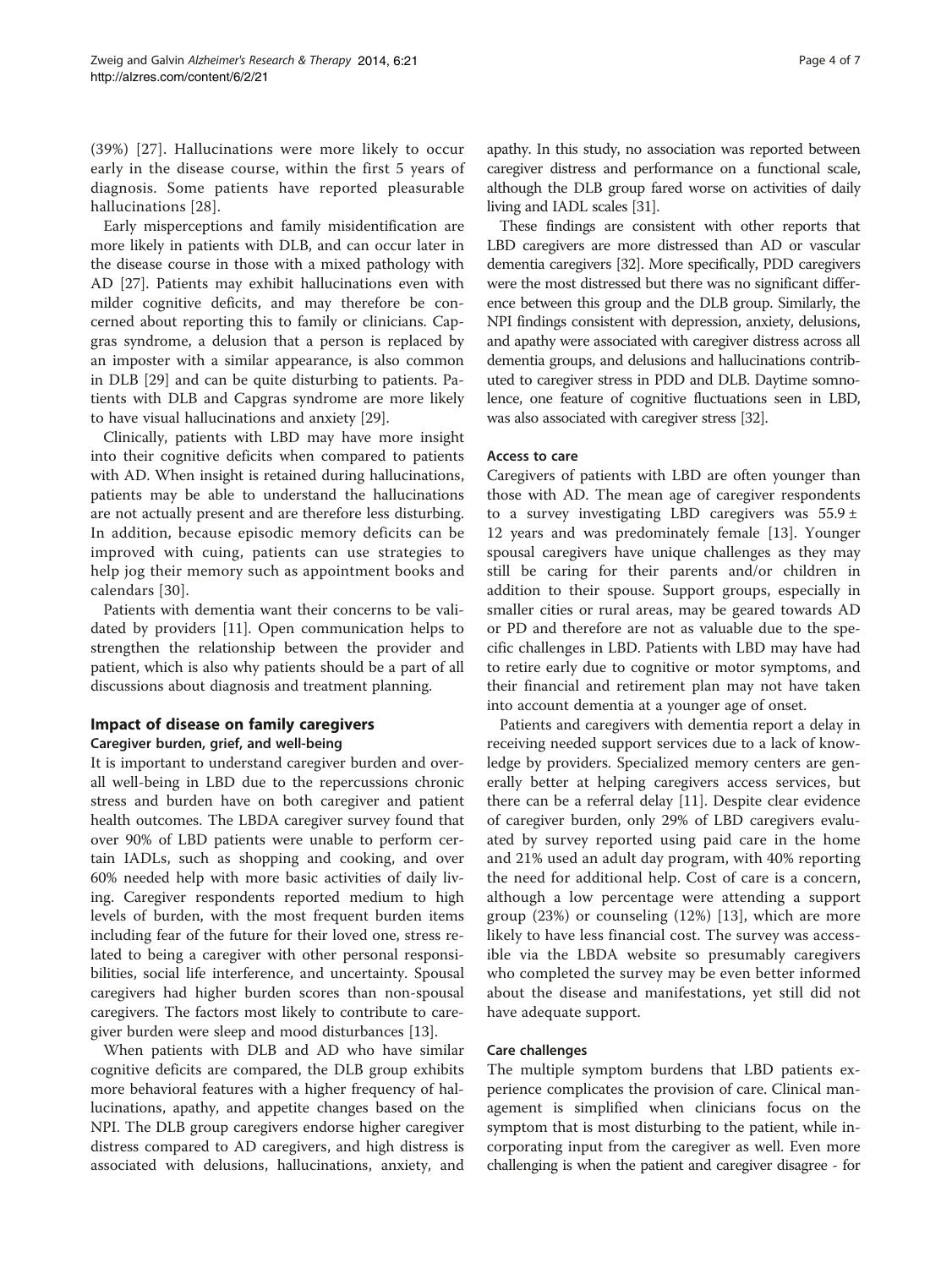example, a patient with well-formed visual hallucinations may not be disturbed by this phenomenon while caregivers may rate this as a primary concern. Furthermore, caregivers may be more disturbed by cognitive fluctuations that the patient may not recognize. Autonomic features, particularly symptomatic orthostatic hypotension, constipation, urinary symptoms, and siallorhea, tend to be equally disturbing to patients and caregivers. Clear discussion about symptom management is crucial due to the paradox often present with medications for one symptom that exacerbates a separate symptom.

#### Behavior

As noted, psychiatric features can be an early sign of LBD and are more likely to be present in the early stages when compared to AD [[27](#page-6-0)]. LBD patients are more likely to exhibit high scores on the NPI for hallucinations, night-time behavior, and apathy. Delusions can revolve around stealing, strangers living in the home, and being in danger, and may get worse as the disease progresses [\[33](#page-6-0)]. One particular challenge with delusions is that they are false and 'fixed'; therefore, the patient truly believes it to be the case and it can be difficult or impossible to convince them otherwise. They may also be centered on a loved one, so the spouse who already may be burdened also has to cope with a focused delusion. Delusions of spousal infidelity or Capgras syndrome are particularly challenging to spouses.

#### Prevention of hospitalization

Management goals for all patients with dementia should include avoidance of hospitalization. This is particularly important for LBD patients if they present with behavioral manifestations due to the risk they may be given a neuroleptic and suffer adverse outcomes. As in all dementias, underlying medical illness can initially present as worsening confusion. This presentation can be challenging in LBD as it can be difficult to distinguish from the fluctuating disease course; however, reports of any acute cognitive decline should trigger a medical investigation. Patients with LBD may be more likely to have a delirium episode preceding diagnosis and have recurrent episodes of delirium when compared to AD [\[34](#page-6-0)].

Sixty-four percent of LBD caregivers self-reported a crisis situation had occurred in the prior year, and the most common place where help was sought was a hospital emergency room. Twelve percent of respondents additionally needed inpatient psychiatric care [\[13](#page-6-0)]. This again highlights the need for outpatient clinicians to be easily accessible and to utilize a collaborative approach where possible to prevent unnecessary hospitalizations.

#### Surgical intervention for patients with Lewy body dementia

Surgical interventions are a common area of concern for patients and caregivers. Dementia in and of itself, and a

diagnosis of LBD in particular, does not preclude necessary surgical interventions. This can become more of a gray area when optional procedures such as knee or hip replacements are considered. Clearly, arthritic joints can severely limit QOL but there is a balance when considering potential repercussions from anesthesia and the rehabilitation potential with a pre-existing cognitive and functional impairment. The relationship between general anesthesia and LBD specifically has not been robustly examined. Patients with LBD may respond poorly to certain anesthetics and experience postoperative delirium and/or functional decline [[2\]](#page-5-0). Patients with Parkinson's disease need careful oversight of their drug dosing regimen so it is impacted as little as possible pre- and postoperatively [[35\]](#page-6-0). A discussion with both the surgeon and anesthesiologist prior to surgery about the LBD diagnosis is prudent.

#### Prognosis and nursing home placement

Patients and families expect clear and concise information about dementia prognosis and are often disappointed with the divergent responses from clinicians. Prognosis is difficult from the clinician perspective because of the significant variability among patients and the multitude of contributing factors to health outcomes. Additionally, there is conflicting information about LBD progression, with an average duration of 5 to 7 years and range of 2 to 20 years [[2](#page-5-0)]. Patients and caregivers are sometimes relieved to be given a diagnosis other than AD, due to lack of knowledge about other degenerative dementias and a sometimes false perception that anything else is preferable. Because LBD is often misdiagnosed or underdiagnosed, there may be a different sense of relief with diagnosis to finally receive an answer that explains the constellation of symptoms.

Patients with DLB, particularly men, have an increased mortality risk compared to patients with AD. One study found the median age at death among DLB patients to be 78 years, compared with 85 years for those with AD. Other contributing factors to DLB mortality include at least one APOE4 allele, other comorbid conditions, extrapyramidal signs, and difficulty completing activities of daily living [[36](#page-6-0)]. The presence of orthostatic hypotension, but not other signs of autonomic dysfunction such as constipation or urinary incontinence, has also been associated with increased mortality risk [\[37\]](#page-6-0). DLB patients with extrapyramidal signs and depression are more likely to enter a nursing home, although those individuals with a tremor-predominant movement disorder may be at a lower risk than those with akinetic-rigid presentations. Once in a nursing home, DLB patients have increased mortality rates compared to AD patients [\[36\]](#page-6-0).

Other comparison studies evaluating survival differences in patients with AD and DLB have found that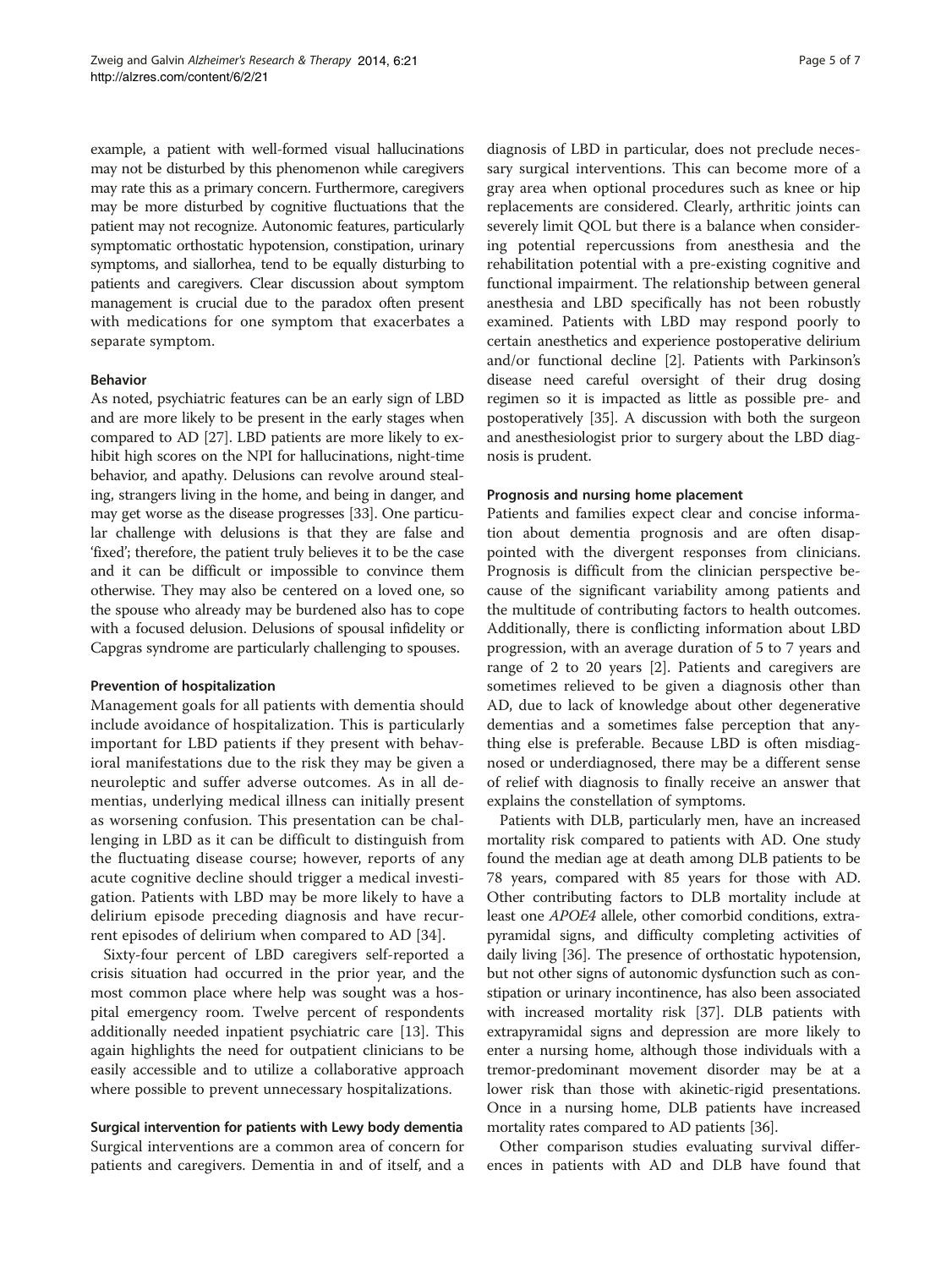<span id="page-5-0"></span>when comparing the groups based on Mini-Mental State Examination score, the survival time is shorter in DLB [[38\]](#page-6-0). The evidence suggests that DLB patients may have worse mortality outcomes; however, the rate of cognitive decline over time is similar between DLB and AD patients [[36\]](#page-6-0). There is no difference in mortality rates or time to nursing home placement between patients with pure forms of DLB compared to mixed pathology with both DLB and AD [\[36\]](#page-6-0).

Similarly, when comparing nursing home admission (NHA) rates in patients with mild DLB and AD, men with DLB had the shortest time until NHA. The use of antipsychotic medication and the duration of symptoms prior to DLB diagnosis were associated with an increased rate of NHA, whereas use of acetylcholinesterase inhibitor had an inverse relationship with NHA. Patients with mild DLB experience durations of NHA almost 2 years shorter than those with AD [\[39](#page-6-0)].

While end of life prognosis can be difficult, providers can council patients and families to expect an earlier loss of independence in DLB compared to other dementias [[13\]](#page-6-0). Clinically, caregivers often seek placement when care challenges such as behavioral manifestations and/or incontinence are present, both of which can be a significant area of concern in LBD. Nursing home placement is an especially difficult decision in the LBD population because often patients and caregivers have already experienced a lack of provider knowledge about the disease. There is a concern that the patient will be overmedicated, or medicated inappropriately. Providing ongoing education and utilizing information from the LBDA, such as the 'medications to avoid' wallet card or documenting 'allergies' to neuroleptics, may be useful. Staff education, especially to direct care providers in longterm care such as nurses and nursing assistants is valuable.

#### Conclusion

LBD is a complex and multi-symptom disorder that diminishes patient QOL and increases caregiver burden. The impact on patients and caregivers is tremendous in that it affects not just cognition, but includes motor, behavioral, and autonomic features. In addition to coping with the disease itself, there is a lack of knowledge both in the public and private sphere, which increases feelings of isolation and lack of trust in the medical establishment. The delay in diagnosis increases healthcare cost and utilization and combined with increased rates of caregiver burden due to behavioral manifestations and loss of function further supports the need for increased awareness of the disease effects.

LBD patients have unique care challenges and there is a resultant need to always consider risk versus benefit in clinical decision making such as medication management, hospitalization and surgical intervention. The prognosis for patients in terms of mortality and nursing home placement are poorer than those with AD so clinicians must always keep the patient's QOL in the forefront when making decisions about LBD symptom management. It is important to always consider LBD from the perspective of patients and caregivers because of the symptom burden and, without a cure at this time, management must be individualized to each patient to maximize outcomes.

Note: This article is part of a series on Lewy Body Dementia, edited by Ian McKeith and James Galvin. Other articles in this series can be found at<http://alzres.com/series/LewyBodyDementia>.

#### Abbreviations

AD: Alzheimer's disease; DLB: Dementia with Lewy bodies; IADL: Instrumental activities of daily living; LBD: Lewy body dementia; LBDA: Lewy Body Dementia Association; NHA: Nursing home admission; NMS: Neuroleptic malignant syndrome; NPI: Neuropsychiatric inventory; PDD: Parkinson's disease dementia; QOL: Quality of life.

#### Competing interests

The authors declare that they have no competing interests.

#### Acknowledgements

This project was supported by grants from the National Institutes of Health (P30 AG008051 and R01 AG040211), Michael J Fox Foundation, and the New York State Department of Health (DOH-2011-1004010353).

#### Published: 25 Apr 2014

#### References

- McKeith IG, Dickson DW, Lowe J, Emre M, O'Brien JT, Feldman H, Cummings J, Duda JE, Lippa C, Perry EK, Aarsland D, Arai H, Ballard CG, Boeve B, Burn DJ, Costa D, Del Ser T, Dubois B, Galasko D, Gauthier S, Goetz CG, Gomez-Tortosa E, Halliday G, Hansen LA, Hardy J, Iwatsubo T, Kalaria RN, Kaufer D, Kenny RA, Korczyn A, et al: Diagnosis and management of dementia with Lewy bodies: third report of the DLB consortium. Neurology 2005, 65:1863–1872.
- 2. Lewy Body Dementia Association. <http://www.lbda.org/>.
- 3. Zaccai J, McCracken C, Brayne C: A systematic review of prevalence and incidence studies of dementia with Lewy bodies. Age Ageing 2005, 34:561–566.
- 4. Shim YS, Roe CM, Buckles VD, Morris JC: Clinicopathologic study of Alzheimer's disease: Alzheimer mimics. J Alzheimers Dis 2013, 35:799–811.
- 5. Nelson PT, Jicha GA, Kryscio RJ, Abner EL, Schmitt FA, Cooper G, Xu LO, Smith CD, Markesbery WR: Low sensitivity in clinical diagnoses of dementia with Lewy bodies. J Neurol 2010, 3:359-366.
- 6. Alzheimer's Association. [http://www.alz.org.](http://www.alz.org/)
- National Institute on Health: NIH funding boosts new Alzheimer's research on prevention, novel drug targets. [http://www.nih.gov/news/health/](http://www.nih.gov/news/health/sep2013/nia-18.htm) [sep2013/nia-18.htm.](http://www.nih.gov/news/health/sep2013/nia-18.htm)
- 8. National Institute of Neurologic Disorders and Stroke. [http://www.ninds.](http://www.ninds.nih.gov/research/parkinsonsweb/) [nih.gov/research/parkinsonsweb/](http://www.ninds.nih.gov/research/parkinsonsweb/).
- 9. Bradford A, Kunik ME, Schulz P, Williams SP, Singh H: Missed and delayed diagnosis of dementia in primary care: prevalence and contributing factors. Alzheimers Dis Assoc Disord 2009, 23:306–314.
- 10. Galvin JE, Duda JE, Kaufer DI, Lippa CF, Taylor A, Zarit SH: Lewy body dementia: the caregiver experience of clinical care. Parkinsonism Relat Disord 2010, 16:388–392.
- 11. Prorok JC, Horgan S, Seitz DP: Health care experiences of people with dementia and their caregivers: a meta-ethnographic analysis of qualitative studies. CMAJ 2013, 185:669–680.
- 12. Leggett AN, Zarit S, Taylor A, Galvin JE: Stress and burden among caregivers of patients with Lewy body dementia. Gerontologist 2011, 51:76–85.